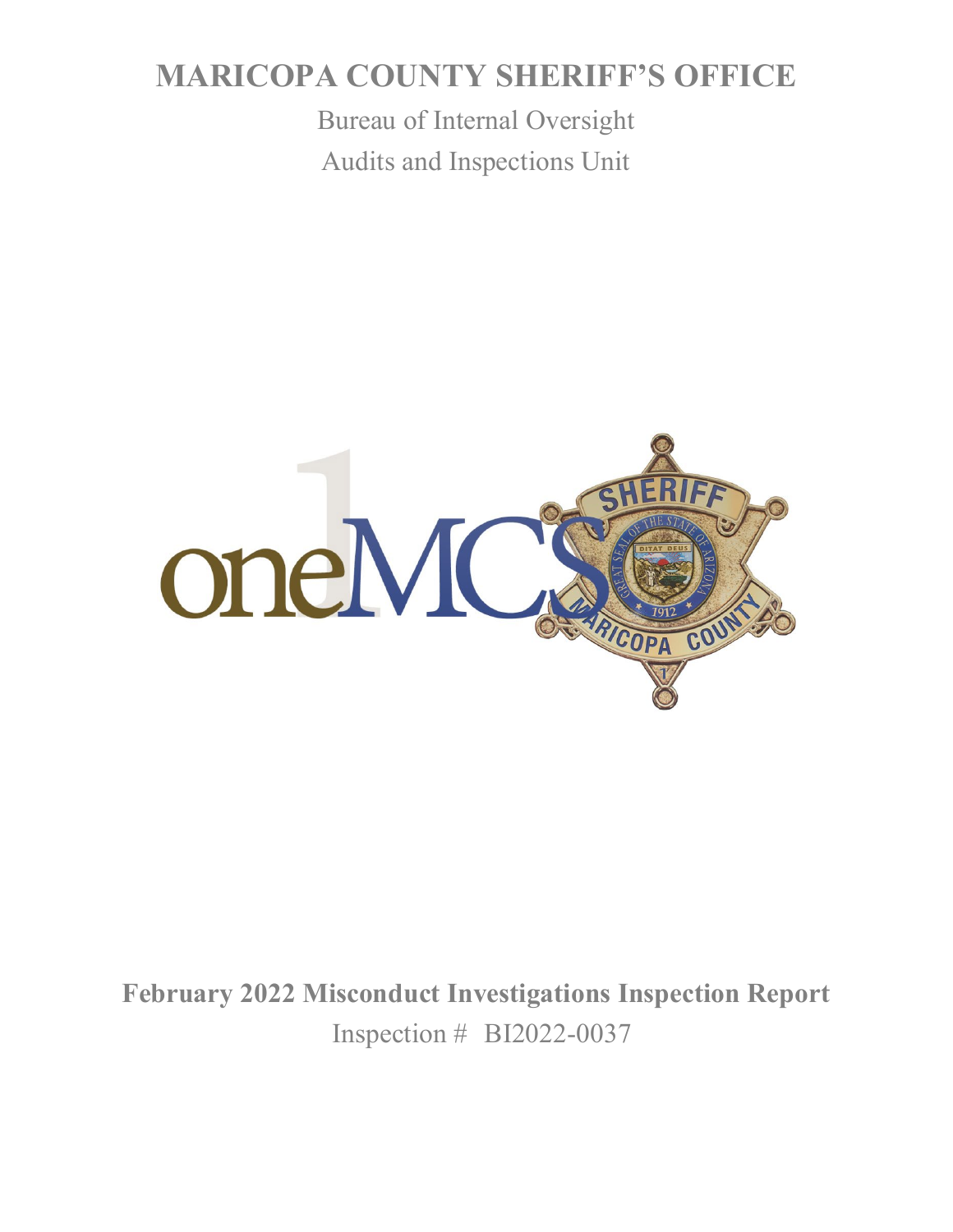The Bureau of Internal Oversight's (BIO) Audits and Inspections Unit (AIU) will conduct Misconduct Investigations inspections monthly. The purpose of the inspection is to ensure compliance with Office policies and to promote proper supervision. To achieve this, inspectors will select for review all Misconduct Investigations that were initiated after November 1, 2017, and completed during the month being analyzed. To ensure consistent inspections, the *Misconduct Investigation Matrix* developed by the AIU will be utilized.

## **Compliance Objectives:**

The compliance objectives for this inspection are contained within each of the included tables.

### **Criteria:**

MCSO Policy GC-4, *Employee Performance Appraisals* MCSO Policy GC-12, *Hiring, and Promotional Procedures* MCSO Policy GC-17, *Employee Disciplinary Procedures* MCSO Policy GH-2, *Internal Investigations* MCSO Policy GH-4, *Bureau of Internal Oversight* MCSO Policy GI-4, *Calls for Service*

#### **Conditions:**

A review of the IAPro records revealed that a total of 39 administrative misconduct investigations were started on or after November 1, 2017, and were closed during the month of February 2022. A list of these investigations was provided to the Monitor team. A randomly selected proportionate sample, consisting of 10 investigations, was provided to AIU for inspection. Of the sample provided for inspection, 2 investigations were completed by *Sworn Supervisors* assigned to the Divisions/Districts, 2 investigations were completed by *Sworn Supervisors* assigned to the Professional Standards Bureau (PSB), 6 investigations were completed by *Detention Supervisors* assigned to the PSB, and 0 investigations were completed by *Civilian Investigators* assigned to the PSB.

#### **Inspection results for the 2 Misconduct Investigations conducted by Sworn Supervisors at the Division/District**

| <b>Compliance Objectives</b>                                                                                                                                                                                               | <b>Total</b><br>Inspected   | In<br>Compliance            | Not in<br>Compliance | Compliance<br>Rate |
|----------------------------------------------------------------------------------------------------------------------------------------------------------------------------------------------------------------------------|-----------------------------|-----------------------------|----------------------|--------------------|
| Determine if complaint notification procedures were followed                                                                                                                                                               |                             |                             | $\theta$             | $100\%$            |
| Verify complaint was assigned a unique identifier                                                                                                                                                                          | $\overline{2}$              | $\overline{c}$              | $\Omega$             | 100%               |
| Verify investigation assignment protocols were followed, such as<br>serious or criminal misconduct being investigated outside of the<br>Professional Standards Bureau                                                      | $\mathcal{L}$               | $\mathfrak{D}$              | $\Omega$             | $100\%$            |
| Verify deadlines were met                                                                                                                                                                                                  | $\mathfrak{D}$              | $\mathcal{D}_{\mathcal{L}}$ | $\Omega$             | $100\%$            |
| Verify investigator who conducted the investigation received<br>required misconduct investigation training                                                                                                                 | $\mathcal{D}_{\mathcal{A}}$ | $\mathcal{D}_{\mathcal{L}}$ | $\Omega$             | $100\%$            |
| Determine if an investigation was conducted by an employee with a<br>history of multiple sustained misconduct allegations, or one<br>sustained allegation of a Category 6 offense from the MCSO's<br>disciplinary matrices | $\mathfrak{D}$              | $\mathfrak{D}$              | $\theta$             | $100\%$            |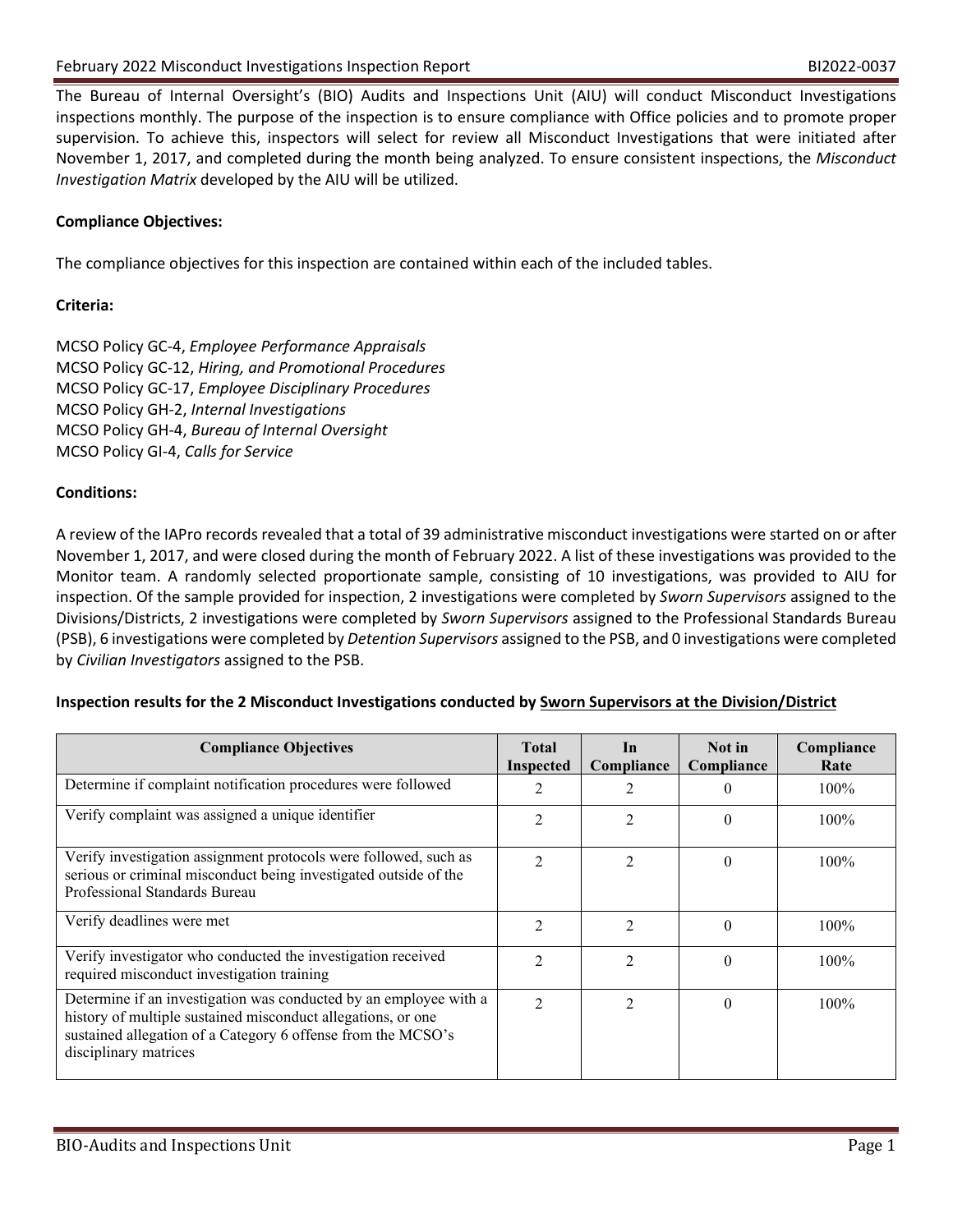## February 2022 Misconduct Investigations Inspection Report **BI2022-0037** BI2022-0037

| Determine if an investigation was conducted by an employee who<br>was named as a principal or witness in any investigation of the<br>underlying incident                              | $\mathcal{D}_{\mathcal{L}}$ | $\mathfrak{D}$              |          | 100% |
|---------------------------------------------------------------------------------------------------------------------------------------------------------------------------------------|-----------------------------|-----------------------------|----------|------|
| Determine if an investigation was conducted of a superior Officer<br>within the internal affairs investigators' chain of command.                                                     | $\mathcal{D}_{\mathcal{L}}$ | $\mathfrak{D}$              | $\Omega$ | 100% |
| Determine if interviews were audio and video recorded                                                                                                                                 | 2                           | 2                           | $\Omega$ | 100% |
| Determine if the investigative report was reviewed by the<br>appropriate personnel                                                                                                    | 2                           | $\overline{2}$              | $\Omega$ | 100% |
| Determine if an employee was promoted or received a salary<br>increase while named as a principal in an ongoing misconduct<br>investigation absent the required written justification | $\mathfrak{D}$              | $\overline{2}$              | $\Omega$ | 100% |
| Determine if a final finding was reached on a misconduct allegation                                                                                                                   | $\mathcal{D}_{\mathcal{L}}$ | $\mathcal{D}$               | $\Omega$ | 100% |
| Determine if an employee's disciplinary history was documented                                                                                                                        | $\mathfrak{D}$              | $\mathfrak{D}$              | $\Omega$ | 100% |
| Determine if an explanation was provided for any discipline<br>imposed inconsistently with the disciplinary matrix                                                                    | $\mathfrak{D}$              | $\mathcal{D}_{\mathcal{L}}$ | $\Omega$ | 100% |
| <b>Overall Compliance for Misconduct Investigations conducted</b><br>at the Division/District                                                                                         | 28                          | 28                          | 0        | 100% |

# **Inspection results for the 2 Misconduct Investigations conducted by Sworn Supervisors at the PSB**

| <b>Compliance Objectives</b>                                                                                                                                                                                               | <b>Total</b><br><b>Inspected</b> | In<br>Compliance | Not in<br>Compliance | Compliance<br>Rate |
|----------------------------------------------------------------------------------------------------------------------------------------------------------------------------------------------------------------------------|----------------------------------|------------------|----------------------|--------------------|
| Determine if complaint notification procedures were followed                                                                                                                                                               | $\overline{2}$                   | 2                | $\theta$             | 100%               |
| Verify complaint was assigned a unique identifier                                                                                                                                                                          | 2                                | 2                | $\Omega$             | 100%               |
| Verify investigation assignment protocols were followed, such as<br>serious or criminal misconduct being investigated outside of the<br>Professional Standards Bureau                                                      | $\overline{2}$                   | $\overline{2}$   | $\Omega$             | 100%               |
| Verify deadlines were met                                                                                                                                                                                                  | $\mathfrak{D}$                   | $\mathfrak{D}$   | $\Omega$             | 100%               |
| Verify investigator who conducted the investigation received<br>required misconduct investigation training                                                                                                                 | $\mathfrak{D}$                   | $\mathfrak{D}$   | $\Omega$             | 100%               |
| Determine if an investigation was conducted by an employee with a<br>history of multiple sustained misconduct allegations, or one<br>sustained allegation of a Category 6 offense from the MCSO's<br>disciplinary matrices | $\mathfrak{D}$                   | $\mathfrak{D}$   | $\Omega$             | 100%               |
| Determine if an investigation was conducted by an employee who<br>was named as a principal or witness in any investigation of the<br>underlying incident                                                                   | $\mathfrak{D}$                   | $\overline{2}$   | $\Omega$             | 100%               |
| Determine if an investigation was conducted of a superior Officer<br>within the internal affairs investigators' chain of command.                                                                                          | $\overline{2}$                   | $\overline{2}$   | $\theta$             | 100%               |
| Determine if interviews were audio and video recorded                                                                                                                                                                      | $\overline{2}$                   | $\overline{2}$   | $\Omega$             | 100%               |
| Determine if the investigative report was reviewed by the<br>appropriate personnel                                                                                                                                         | 2                                | $\overline{2}$   | $\theta$             | 100%               |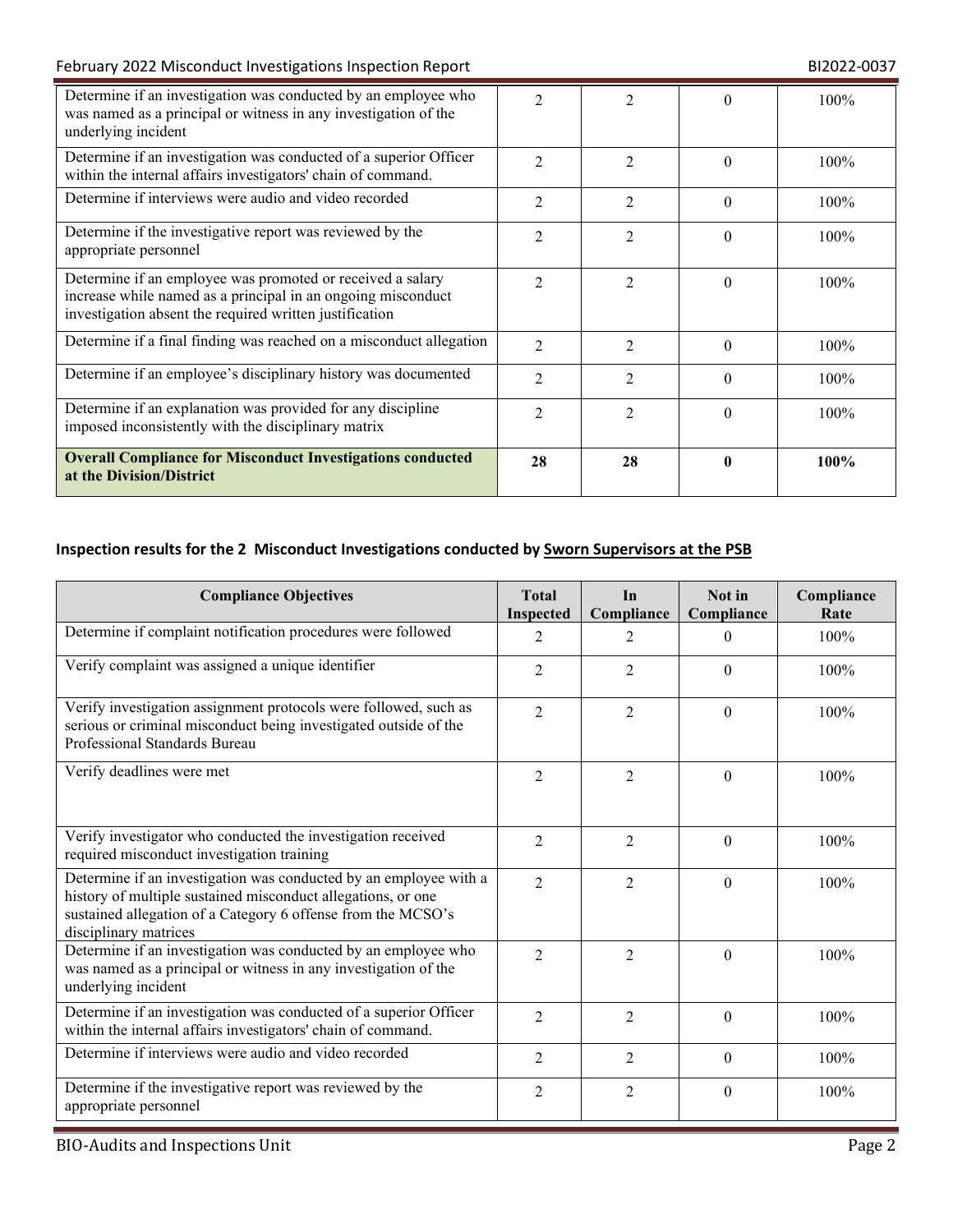| Determine if an employee was promoted or received a salary<br>increase while named as a principal in an ongoing misconduct<br>investigation absent the required written justification |               |    | $100\%$ |
|---------------------------------------------------------------------------------------------------------------------------------------------------------------------------------------|---------------|----|---------|
| Determine if a final finding was reached on a misconduct allegation                                                                                                                   | $\mathcal{D}$ |    | $100\%$ |
| Determine if an employee's disciplinary history was documented                                                                                                                        |               |    | $100\%$ |
| Determine if an explanation was provided for any discipline<br>imposed inconsistently with the disciplinary matrix                                                                    |               |    | $100\%$ |
| <b>Overall Compliance for Misconduct Investigations conducted</b><br>by the Sworn Personnel at the PSB                                                                                | 28            | 28 | $100\%$ |

# **Inspection results for the 6 Misconduct Investigations conducted by Detention Supervisors at the PSB.**

| <b>Compliance Objectives</b>                                                                                                                                                                                               | <b>Total</b><br>Inspected | In<br>Compliance | Not in<br>Compliance | Compliance<br>Rate |
|----------------------------------------------------------------------------------------------------------------------------------------------------------------------------------------------------------------------------|---------------------------|------------------|----------------------|--------------------|
| Determine if complaint notification procedures were followed                                                                                                                                                               | 6                         | 6                | $\Omega$             | 100%               |
| Verify complaint was assigned a unique identifier                                                                                                                                                                          | 6                         | 6                | $\Omega$             | 100%               |
| Verify investigation assignment protocols were followed, such as<br>serious or criminal misconduct being investigated outside of the<br>Professional Standards Bureau                                                      | 6                         | 6                | $\Omega$             | 100%               |
| Verify deadlines were met                                                                                                                                                                                                  | 6                         | 6                | $\Omega$             | 100%               |
| Verify investigator who conducted the investigation received<br>required misconduct investigation training                                                                                                                 | 6                         | 6                | $\Omega$             | 100%               |
| Determine if an investigation was conducted by an employee with a<br>history of multiple sustained misconduct allegations, or one<br>sustained allegation of a Category 6 offense from the MCSO's<br>disciplinary matrices | 6                         | 6                | $\theta$             | 100%               |
| Determine if an investigation was conducted by an employee who<br>was named as a principal or witness in any investigation of the<br>underlying incident                                                                   | 6                         | 6                | $\Omega$             | 100%               |
| Determine if an investigation was conducted of a superior Officer<br>within the internal affairs investigators' chain of command.                                                                                          | 6                         | 6                | $\Omega$             | 100%               |
| Determine if interviews were audio and video recorded                                                                                                                                                                      | 6                         | 6                | $\Omega$             | 100%               |
| Determine if the investigative report was reviewed by the<br>appropriate personnel                                                                                                                                         | 6                         | 6                | $\theta$             | 100%               |
| Determine if an employee was promoted or received a salary<br>increase while named as a principal in an ongoing misconduct<br>investigation absent the required written justification                                      | 6                         | 6                | $\mathbf{0}$         | 100%               |
| Determine if a final finding was reached on a misconduct allegation                                                                                                                                                        | 6                         | 6                | $\Omega$             | 100%               |
| Determine if an employee's disciplinary history was documented                                                                                                                                                             | 6                         | 6                | $\boldsymbol{0}$     | 100%               |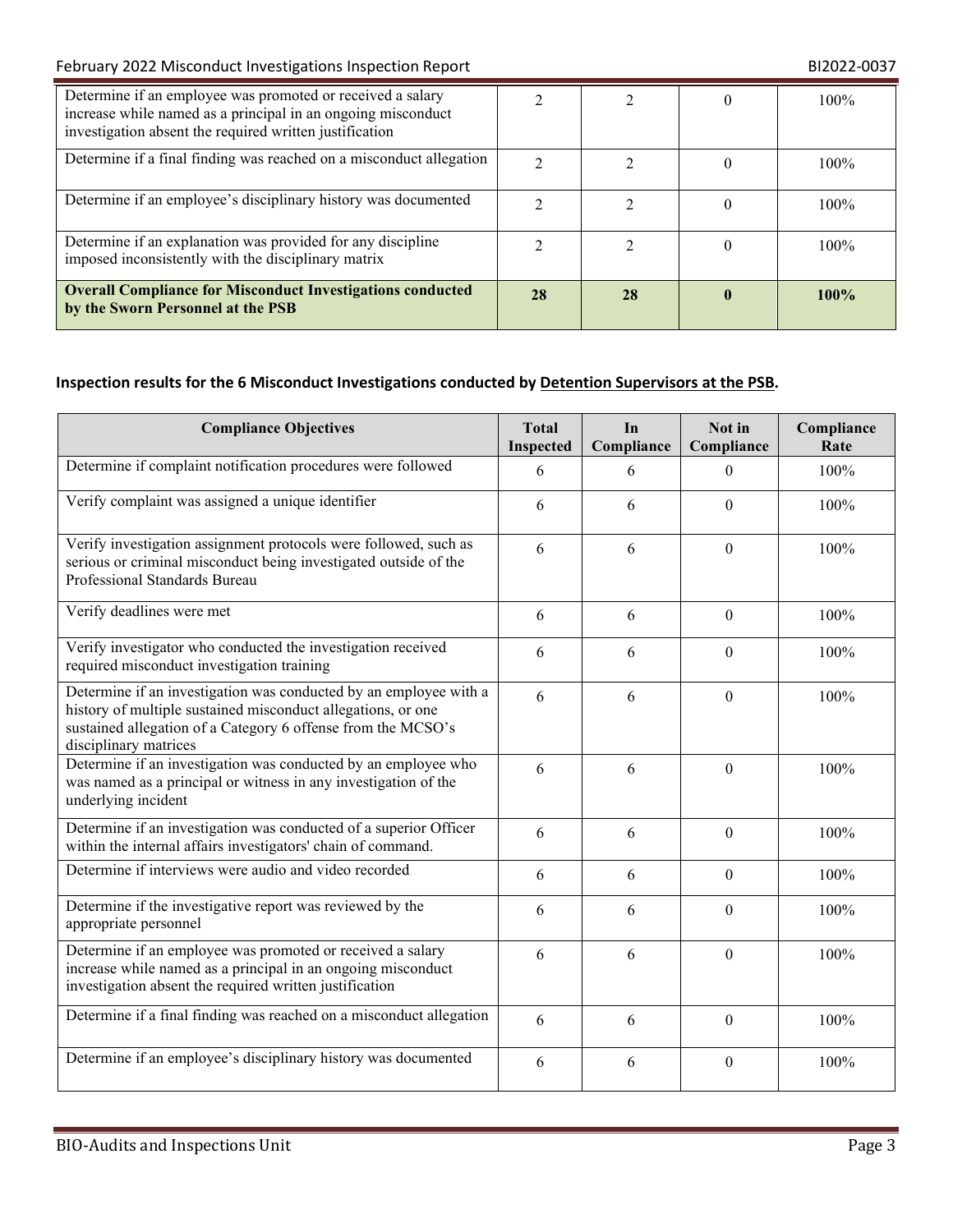## February 2022 Misconduct Investigations Inspection Report **BI2022-0037** BI2022-0037

| Determine if an explanation was provided for any discipline<br>imposed inconsistently with the disciplinary matrix |    |  | 100% |
|--------------------------------------------------------------------------------------------------------------------|----|--|------|
| <b>Overall Compliance for Misconduct Investigations conducted</b><br>by Detention Personnel at the PSB             | 84 |  | 100% |

## **Inspection results for the Misconduct Investigations conducted by Civilian Investigators at the PSB**

| <b>Compliance Objectives</b>                                                                                                                                                                                               | <b>Total</b><br>Inspected | In<br>Compliance | Not in<br>Compliance | Compliance<br>Rate |
|----------------------------------------------------------------------------------------------------------------------------------------------------------------------------------------------------------------------------|---------------------------|------------------|----------------------|--------------------|
| Determine if complaint notification procedures were followed                                                                                                                                                               | $\theta$                  | N/A              | N/A                  | N/A                |
| Verify complaint was assigned a unique identifier                                                                                                                                                                          | $\theta$                  | N/A              | N/A                  | N/A                |
| Verify investigation assignment protocols were followed, such as<br>serious or criminal misconduct being investigated outside of the<br>Professional Standards Bureau                                                      | $\theta$                  | N/A              | N/A                  | N/A                |
| Verify deadlines were met                                                                                                                                                                                                  | $\mathbf{0}$              | N/A              | N/A                  | N/A                |
| Verify investigator who conducted the investigation received<br>required misconduct investigation training                                                                                                                 | $\theta$                  | N/A              | N/A                  | N/A                |
| Determine if an investigation was conducted by an employee with a<br>history of multiple sustained misconduct allegations, or one<br>sustained allegation of a Category 6 offense from the MCSO's<br>disciplinary matrices | $\boldsymbol{0}$          | N/A              | N/A                  | N/A                |
| Determine if an investigation was conducted by an employee who<br>was named as a principal or witness in any investigation of the<br>underlying incident                                                                   | $\overline{0}$            | N/A              | N/A                  | N/A                |
| Determine if an investigation was conducted of a superior Officer<br>within the internal affairs investigators' chain of command.                                                                                          | $\mathbf{0}$              | N/A              | N/A                  | N/A                |
| Determine if interviews were audio and video recorded                                                                                                                                                                      | $\overline{0}$            | N/A              | N/A                  | N/A                |
| Determine if the investigative report was reviewed by the<br>appropriate personnel                                                                                                                                         | $\Omega$                  | N/A              | N/A                  | N/A                |
| Determine if an employee was promoted or received a salary<br>increase while named as a principal in an ongoing misconduct<br>investigation absent the required written justification                                      | $\theta$                  | N/A              | N/A                  | N/A                |
| Determine if a final finding was reached on a misconduct allegation                                                                                                                                                        | $\overline{0}$            | N/A              | N/A                  | N/A                |
| Determine if an employee's disciplinary history was documented                                                                                                                                                             | $\boldsymbol{0}$          | N/A              | N/A                  | N/A                |
| Determine if an explanation was provided for any discipline<br>imposed inconsistently with the disciplinary matrix                                                                                                         | $\overline{0}$            | N/A              | N/A                  | N/A                |
| <b>Overall Compliance for Misconduct Investigations conducted</b><br>by the Sworn Personnel at the PSB                                                                                                                     | $\bf{0}$                  | N/A              | N/A                  | N/A                |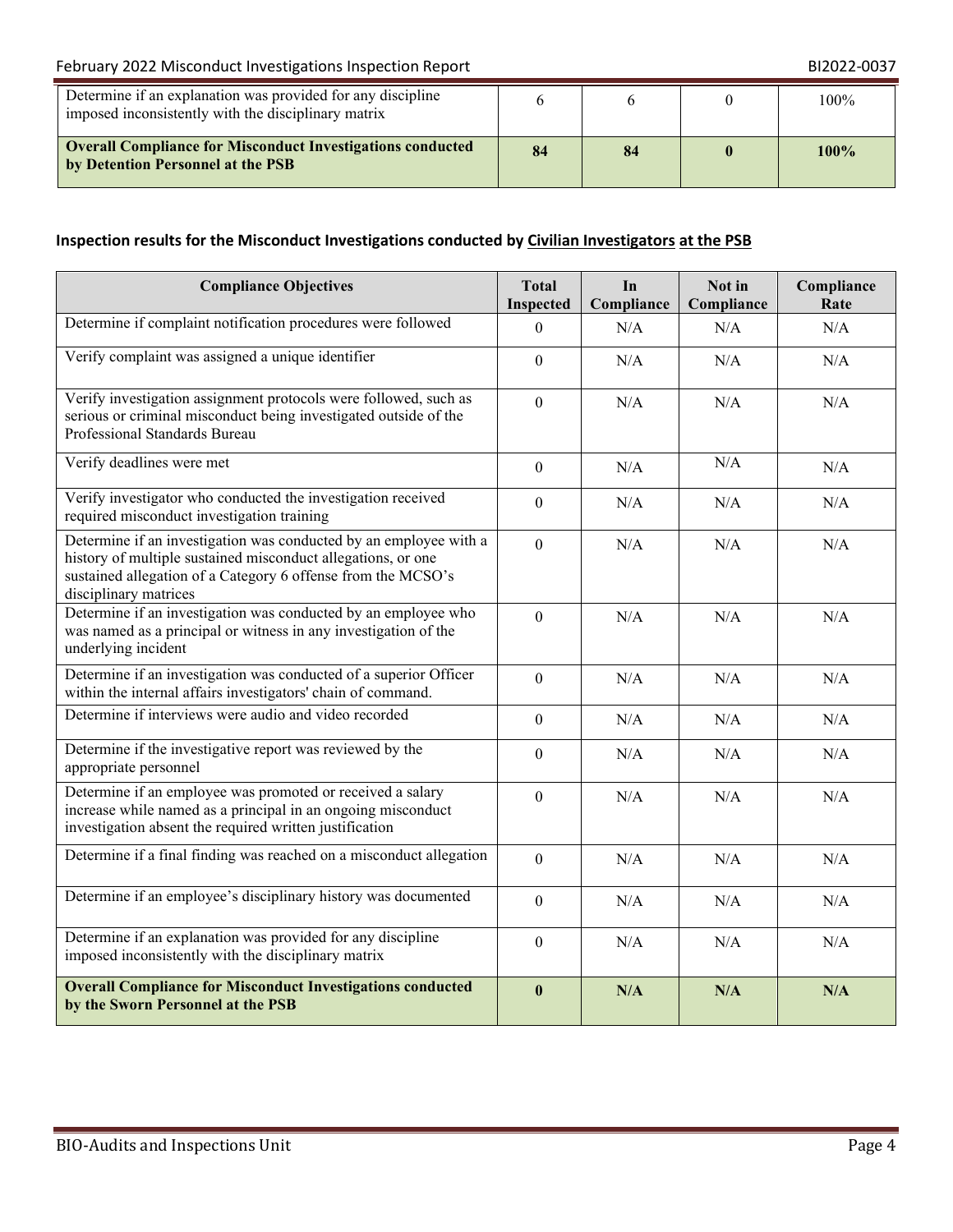### **Compliance for February 2022:**

| <b>Compliance Rate by Identified Personnel</b>                   | <b>Compliance Rate</b> |
|------------------------------------------------------------------|------------------------|
| Sworn Personnel at the Division/District Level                   | 100%                   |
| Sworn Personnel at the Professional Standards Bureau             | 100%                   |
| Detention Personnel at the Professional Standards Bureau         | 100%                   |
| Civilian Investigators at the Professional Standards Bureau      | N/A                    |
| <b>Overall Compliance for February Misconduct Investigations</b> | 100%                   |

Below is the historical comparison of compliance for Misconduct Investigations conducted by sworn supervisors at the Districts/Divisions:

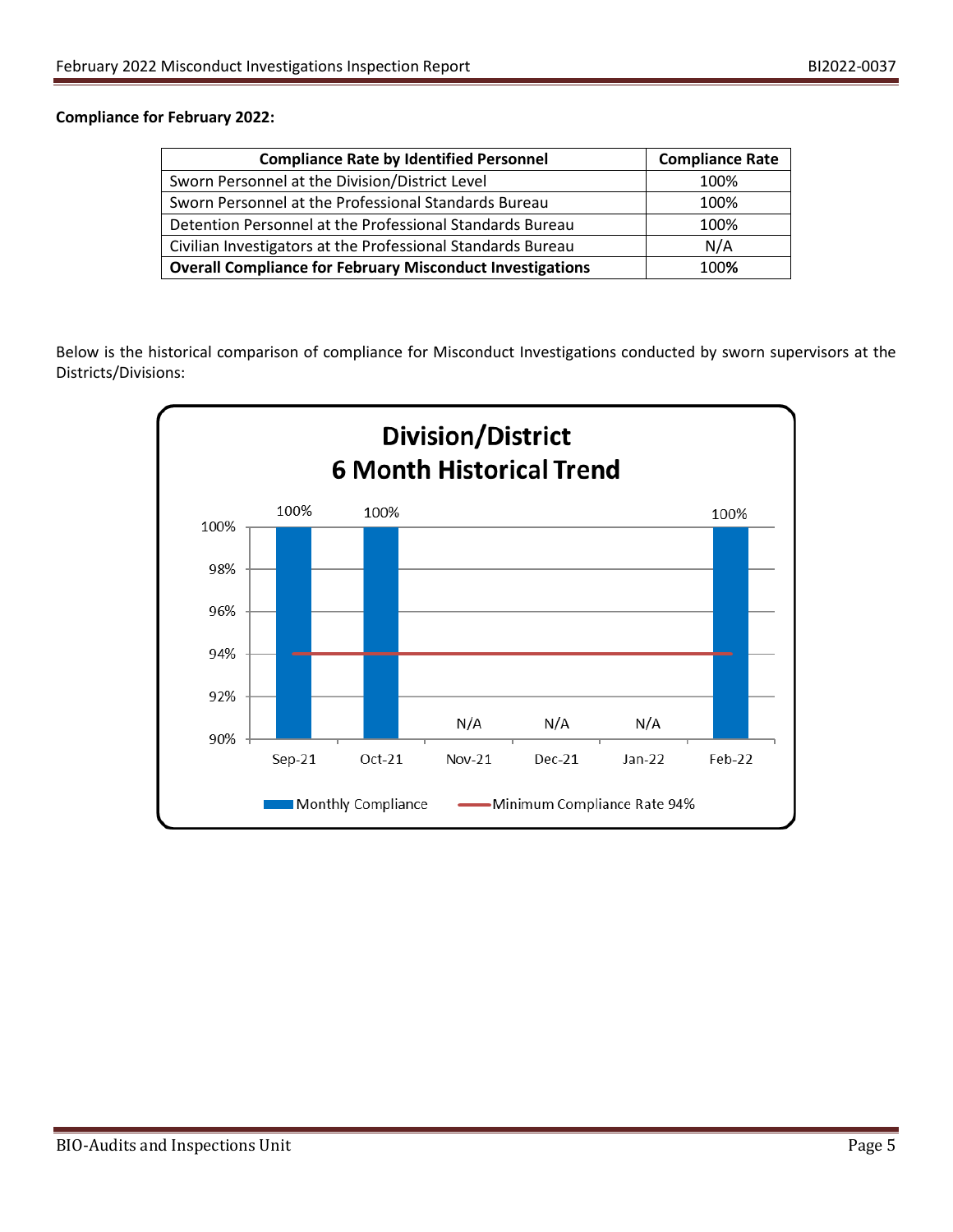Below is the historical comparison of compliance for Misconduct Investigations conducted by sworn personnel at the Professional Standards Bureau:



Below is the historical comparison of compliance for Misconduct Investigations conducted by detention personnel at the Professional Standards Bureau:

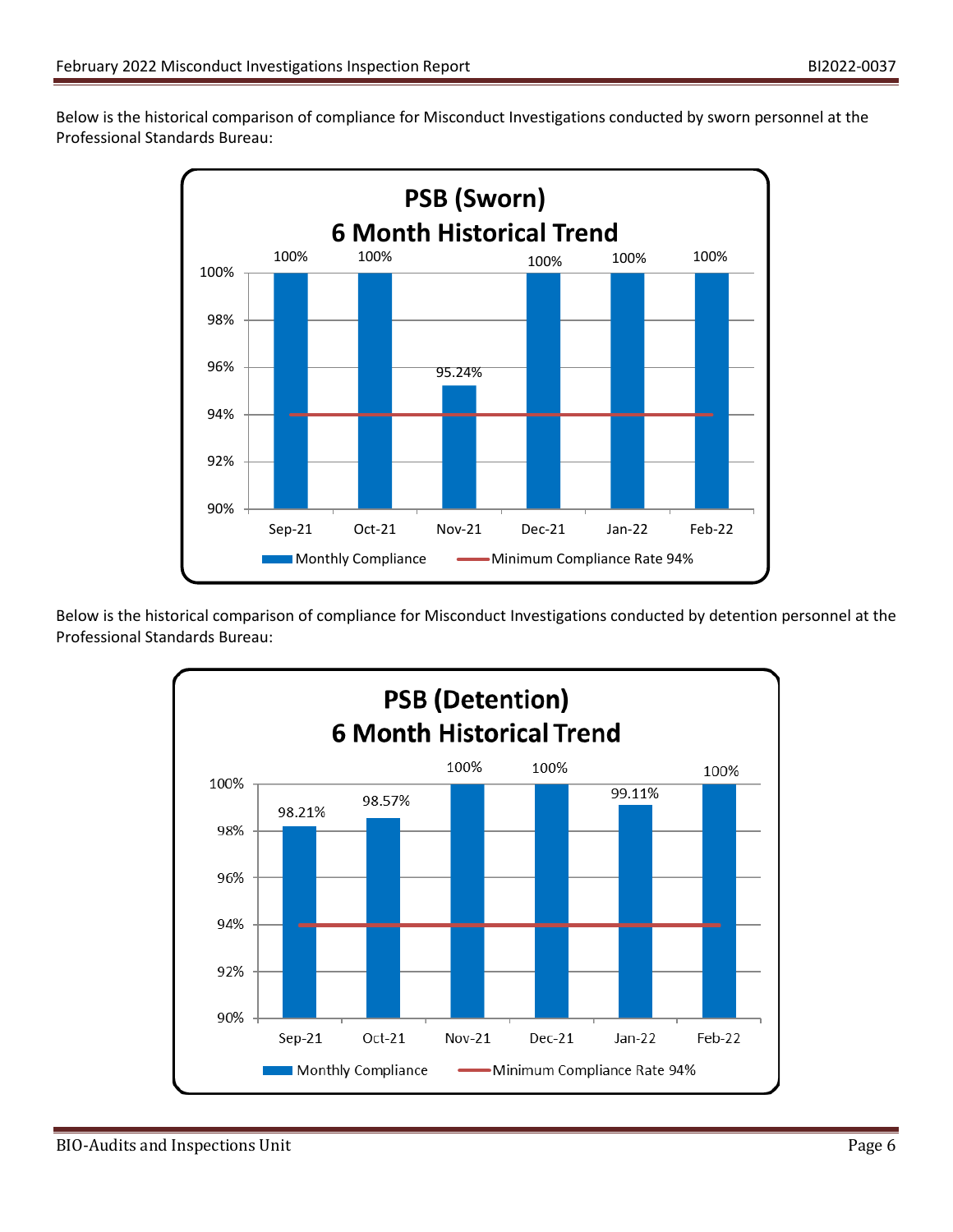Below is the historical comparison of compliance for Misconduct Investigations conducted by civilian investigators at the Professional Standards Bureau:



Below is the historical comparison of compliance for the Misconduct Investigations inspected by the MCSO: